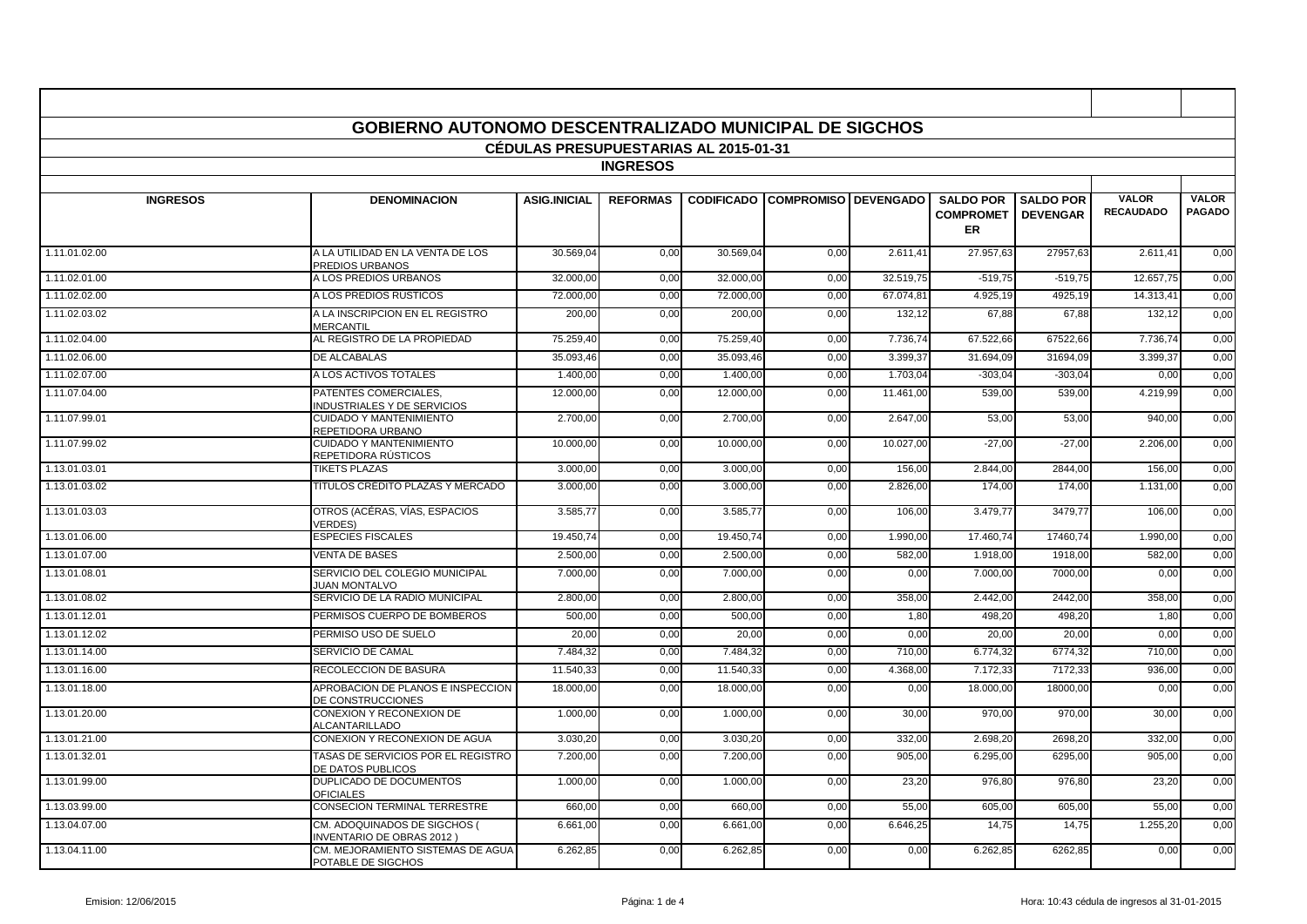|                                              | GOBIERNO AUTONOMO DESCENTRALIZADO MUNICIPAL DE SIGCHOS                                                                         |                     |                 |                   |                             |              |                                            |                                     |                                  |                               |  |
|----------------------------------------------|--------------------------------------------------------------------------------------------------------------------------------|---------------------|-----------------|-------------------|-----------------------------|--------------|--------------------------------------------|-------------------------------------|----------------------------------|-------------------------------|--|
|                                              |                                                                                                                                |                     |                 |                   |                             |              |                                            |                                     |                                  |                               |  |
| <b>CEDULAS PRESUPUESTARIAS AL 2015-01-31</b> |                                                                                                                                |                     |                 |                   |                             |              |                                            |                                     |                                  |                               |  |
| <b>INGRESOS</b>                              |                                                                                                                                |                     |                 |                   |                             |              |                                            |                                     |                                  |                               |  |
| <b>INGRESOS</b>                              | <b>DENOMINACION</b>                                                                                                            | <b>ASIG.INICIAL</b> | <b>REFORMAS</b> | <b>CODIFICADO</b> | <b>COMPROMISO DEVENGADO</b> |              | <b>SALDO POR</b><br><b>COMPROMET</b><br>ER | <b>SALDO POR</b><br><b>DEVENGAR</b> | <b>VALOR</b><br><b>RECAUDADO</b> | <b>VALOR</b><br><b>PAGADO</b> |  |
| 1.13.04.14.00                                | CONTRIBUCIÓN ADICIONAL PARA LOS<br><b>CUERPOS DE BOMBEROS PROVENIENTE</b><br>DE LOS SERVICIOS DE ALUMBRADO<br><b>ELÉCTRICO</b> | 97.415,22           | 0,00            | 97.415,22         | 0,00                        | 1.251,86     | 96.163,36                                  | 96163,36                            | 1.251,86                         | 0,00                          |  |
| 1.14.02.99.01                                | OTRAS VENTAS DE PRODUCTOS Y<br><b>MATERIALES</b>                                                                               | 393,86              | 0,00            | 393,86            | 0,00                        | 0,00         | 393,86                                     | 393,86                              | 0,00                             | 0,00                          |  |
| 1.14.02.99.02                                | <b>VENTA DE MEDIDORES</b>                                                                                                      | 148.94              | 0,00            | 148.94            | 0,00                        | 0,00         | 148.94                                     | 148.94                              | 0,00                             | 0,00                          |  |
| 1.14.03.01.01                                | DOTACIÓN DE AGUA POTABLE                                                                                                       | 24.237,17           | 0,00            | 24.237,17         | 0,00                        | 0,00         | 24.237,17                                  | 24237,17                            | 0,00                             | 0,00                          |  |
| 1.14.03.01.02                                | <b>MANTENIMIENTO DE CALZADA</b>                                                                                                | 538.61              | 0,00            | 538.61            | 0,00                        | 38,48        | 500.13                                     | 500.13                              | 38,48                            | 0,00                          |  |
| 1.14.03.03.00                                | <b>ALCANTARRILLADO</b>                                                                                                         | 4.310,00            | 0,00            | 4.310,00          | 0,00                        | 0,00         | 4.310,00                                   | 4310,00                             | 0,00                             | 0,00                          |  |
| 1.14.03.99.01                                | LÍNEAS DE FÁBRICA                                                                                                              | 18.969,09           | 0,00            | 18.969,09         | 0,00                        | 1.894,48     | 17.074,61                                  | 17074,6                             | 1.894,48                         | 0,00                          |  |
| 1.17.01.99.01                                | INTERESES FONDOS DE GARANTIA                                                                                                   | 1.869,14            | 0,00            | 1.869,1           | 0,00                        | 0,00         | 1.869,14                                   | 1869,1                              | 0,00                             | 0,00                          |  |
| 1.17.01.99.02                                | <b>INTERESES BANCO DE FOMENTO</b>                                                                                              | 20,00               | 0,00            | 20,00             | 0,00                        | 1,63         | 18,37                                      | 18,37                               | 1,63                             | 0,00                          |  |
| 1.17.02.02.01                                | ARRENDAMIENTO SALA DE VELACIONES                                                                                               | 500.00              | 0.00            | 500.00            | 0.00                        | 40,00        | 460.00                                     | 460.00                              | 40,00                            | 0,00                          |  |
| 1.17.02.02.02                                | ARRENDAMIENTO SALON DEL PUEBLO                                                                                                 | 100.00              | 0.00            | 100.00            | 0.00                        | 0.00         | 100.00                                     | 100,00                              | 0.00                             | 0.00                          |  |
| 1.17.02.02.03                                | ARRENDAMIENTO DEL BAR DE LA<br>UNIDAD EDUCATIVA JMF                                                                            | 300,00              | 0,00            | 300,00            | 0,00                        | 105,00       | 195,00                                     | 195,00                              | 105,00                           | 0,00                          |  |
| 1.17.02.02.04                                | ARRENDAMIENTO GALLERA MUNICIPAL                                                                                                | 1.000,00            | 0,00            | 1.000,00          | 0.00                        | 0,00         | 1.000,00                                   | 1000,00                             | 0,00                             | 0,00                          |  |
| 1.17.02.04.00                                | <b>MAQUINARIA Y EQUIPOS</b>                                                                                                    | 1.930,39            | 0,00            | 1.930,39          | 0,00                        | 0,00         | 1.930,39                                   | 1930,39                             | 0,00                             | 0,00                          |  |
| 1.17.02.99.00                                | ARRENDAMIENTO Y MANTENIMIENTO<br>CEMENTERIO                                                                                    | 5.061,23            | 0,00            | 5.061,23          | 0,00                        | 695,00       | 4.366,23                                   | 4366,23                             | 695,00                           | 0,00                          |  |
| 1.17.03.01.00                                | <b>INTERES POR MORA TRIBUTARIO</b>                                                                                             | 5.632,75            | 0,00            | 5.632,75          | 0,00                        | 825,84       | 4.806.91                                   | 4806,91                             | 825,84                           | 0,00                          |  |
| 1.17.04.02.00                                | <b>MULTAS POR INFRACCION A</b><br>ORDENANZAS MUNICIPALES                                                                       | 3.112.55            | 0.00            | 3.112.55          | 0.00                        | 0.00         | 3.112.55                                   | 3112.55                             | 0.00                             | 0,00                          |  |
| 1.17.04.04.00                                | INCUMPLIMIENTO DE CONTRATOS                                                                                                    | 10.956,61           | 0,00            | 10.956,61         | 0.00                        | 440.77       | 10.515.84                                  | 10515.84                            | 440,77                           | 0,00                          |  |
| 1.17.04.99.00                                | <b>OTRAS MULTAS</b>                                                                                                            | 56,39               | 0,00            | 56,39             | 0,00                        | 0,00         | 56,39                                      | 56,39                               | 0,00                             | 0,00                          |  |
| 1.18.06.16.01                                | DE COMPENSACIONES A MUNICIPIOS<br>POR LEYES Y DECRETOS (15% PGE<br>SEGÚN MODELO DE EQUIDAD<br>TERRITORIAL)2015                 | 1.241.277,59        | 0.00            | 1.241.277,59      | 0.00                        | 0.00         | 1.241.277.59                               | 1241277,59                          | 0,00                             | 0,00                          |  |
| 1.18.06.16.02                                | DE COMPENSACIONES A MUNICIPIOS<br>POR LEYES Y DECRETOS (15% PGE<br>SEGÚN MODELO DE EQUIDAD<br>TERRITORIAL)2014                 | 300.000,00          | 0,00            | 300.000,00        | 0,00                        | 1.011.074,12 | $-711.074,12$                              | $-711074,12$                        | 1.011.074,12                     | 0,00                          |  |
| 1.19.01.01.01                                | EJECUCION DE GARANTIAS                                                                                                         | 4.000,00            | 0,00            | 4.000,00          | 0,00                        | 0,00         | 4.000,00                                   | 4000,00                             | 0,00                             | 0,00                          |  |
| 1.19.01.01.02                                | INDEMNIZACIÓN LUCRO CESANTE                                                                                                    | 2.000,00            | 0,00            | 2.000,0           | 0,00                        | 0,00         | 2.000,00                                   | 2000,00                             | 0,00                             | 0,00                          |  |
| 1.19.01.01.03                                | <b>INDEMNIZACION POR ACCIDENTES Y</b><br>PERDIDA DE BIENES                                                                     | 5.000,00            | 0,00            | 5.000,00          | 0,00                        | 0,00         | 5.000,00                                   | 5000,00                             | 0,00                             | 0,00                          |  |
| 1.19.04.99.01                                | OTROS NO ESPECIFICADOS                                                                                                         | 1.000.00            | 0,00            | 1.000.00          | 0.00                        | 586,12       | 413.88                                     | 413,88                              | 586,12                           | 0,00                          |  |
| 1.19.04.99.02                                | <b>INGRESOS POR SANCIONES</b><br>(CAPACITACION)                                                                                | 200.00              | 0.00            | 200.00            | 0.00                        | 0.00         | 200.00                                     | 200,00                              | 0,00                             | 0,00                          |  |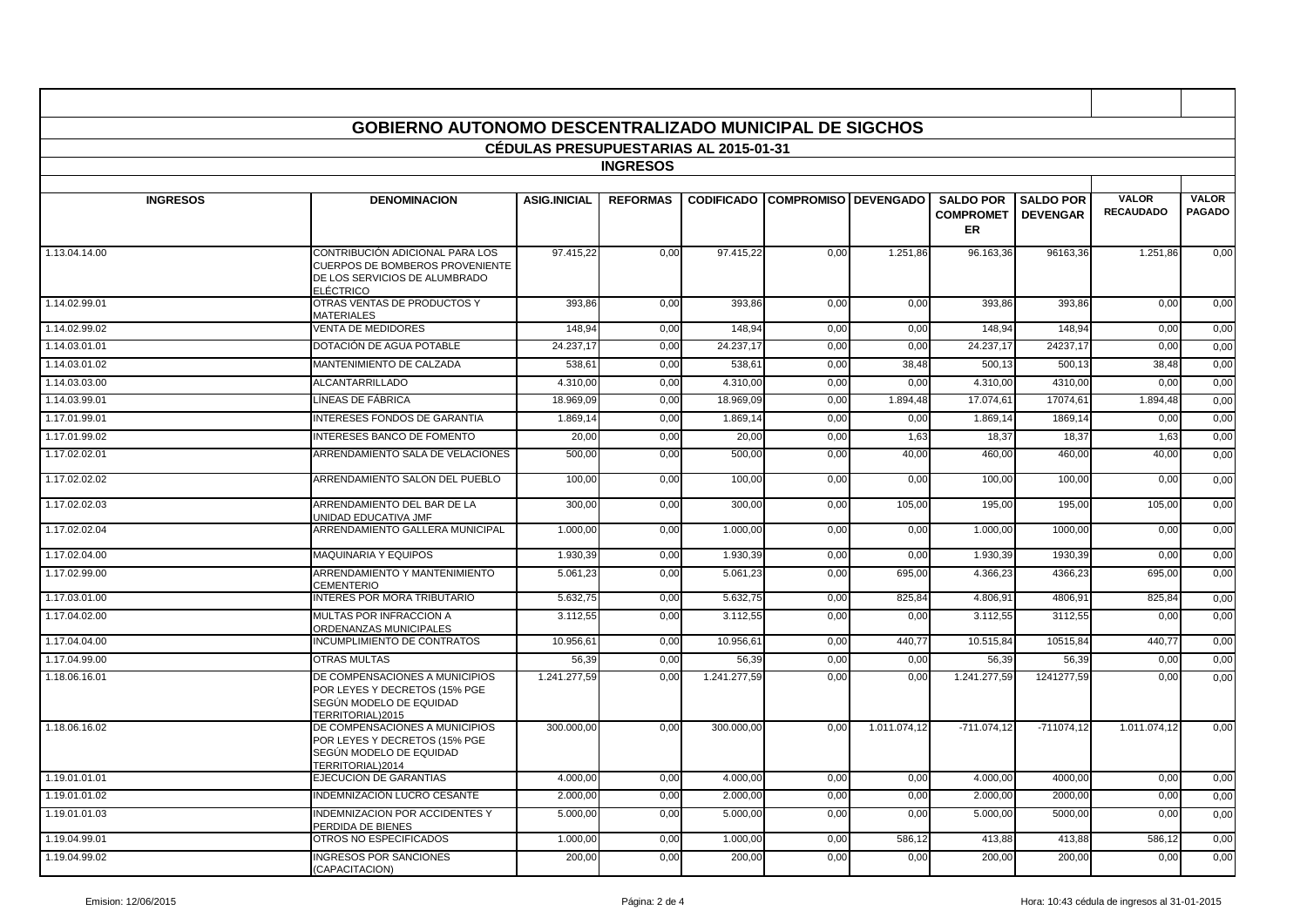| <b>GOBIERNO AUTONOMO DESCENTRALIZADO MUNICIPAL DE SIGCHOS</b> |                                                                                                            |                     |                 |                   |                             |              |                                            |                                     |                                  |                               |  |
|---------------------------------------------------------------|------------------------------------------------------------------------------------------------------------|---------------------|-----------------|-------------------|-----------------------------|--------------|--------------------------------------------|-------------------------------------|----------------------------------|-------------------------------|--|
| CÉDULAS PRESUPUESTARIAS AL 2015-01-31                         |                                                                                                            |                     |                 |                   |                             |              |                                            |                                     |                                  |                               |  |
| <b>INGRESOS</b>                                               |                                                                                                            |                     |                 |                   |                             |              |                                            |                                     |                                  |                               |  |
| <b>INGRESOS</b>                                               | <b>DENOMINACION</b>                                                                                        | <b>ASIG.INICIAL</b> | <b>REFORMAS</b> | <b>CODIFICADO</b> | <b>COMPROMISO DEVENGADO</b> |              | <b>SALDO POR</b><br><b>COMPROMET</b><br>ER | <b>SALDO POR</b><br><b>DEVENGAR</b> | <b>VALOR</b><br><b>RECAUDADO</b> | <b>VALOR</b><br><b>PAGADO</b> |  |
| 2.24.01.04.00                                                 | <b>MAQUINARIAS Y EQUIPOS</b>                                                                               | 500,00              | 0,00            | 500,00            | 0,00                        | 0,00         | 500,00                                     | 500,00                              | 0,00                             | 0,00                          |  |
| 2.24.02.01.01                                                 | LEGALIZACION DE BIENES MOSTRENCOS                                                                          | 5.000.00            | 0,00            | 5.000,00          | 0,00                        | 0,00         | 5.000.00                                   | 5000.00                             | 0,00                             | 0,00                          |  |
| 2.24.02.01.02                                                 | <b>COMPENSACION DE AREAS VERDES</b>                                                                        | 10.000,00           | 0,00            | 10.000.00         | 0,00                        | 0,00         | 10.000.00                                  | 10000.00                            | 0,00                             | 0,00                          |  |
| 2.28.01.01.00                                                 | CONVENIO MIES (2015)                                                                                       | 430.000,00          | 0,00            | 430.000,00        | 0,00                        | 0,00         | 430.000,00                                 | 430000,00                           | 0,00                             | 0,00                          |  |
| 2.28.01.06.01                                                 | DE ENTIDADES FINANCIERAS PÚBLICAS<br>(CONVENIO BEDE PARA ESTUDIOS DE<br><b>AGUA DE SIGCHOS)</b>            | 66.646,59           | 0,00            | 66.646,59         | 0,00                        | 0,00         | 66.646,59                                  | 66646,59                            | 0,00                             | 0,00                          |  |
| 2.28.06.16.01                                                 | DEL FONDO DE DESCENTRALIZACIÓN A<br>MUNICIPIOS 15% PGE 2015                                                | 2.896.314.37        | 0.00            | 2.896.314.37      | 0.00                        | 0.00         | 2.896.314.37                               | 2896314.37                          | 0,00                             | 0,00                          |  |
| 2.28.06.16.02                                                 | DEL FONDO DE DESCENTRALIZACIÓN A<br>MUNICIPIOS 15% PGE 2014                                                | 1.246.615,37        | 0,00            | 1.246.615,37      | 0,00                        | 2.359.173,05 | $-1.112.557.68$                            | $-1112557,68$                       | 2.359.173,05                     | 0,00                          |  |
| 2.28.10.02.01                                                 | DEVOLUCION IVA 2013                                                                                        | 358.416,82          | 0,00            | 358.416,82        | 0,00                        | 0,00         | 358.416,82                                 | 358416,82                           | 0,00                             | 0,00                          |  |
| 3.36.02.01.00                                                 | CREDITO BEDE CONST. MERCADO 24 DE<br>MAYO                                                                  | 282.981,18          | 0,00            | 282.981,18        | 0,00                        | 0,00         | 282.981,18                                 | 282981,18                           | 0,00                             | 0,00                          |  |
| 3.36.02.01.01                                                 | CREDITO BEDE (ESTUDIO AGUA DE LA<br>CIUDAD DE SIGCHOS)                                                     | 44.431.06           | 0,00            | 44.431.06         | 0,00                        | 0,00         | 44.431.06                                  | 44431.06                            | 0,00                             | 0,00                          |  |
| 3.36.02.01.02                                                 | CREDITO CIERRE TECNICO DEL<br>BOTADERO DE BASURA Y<br>CONSTRC.RELLENO SANITARIO DE LA<br>CIUDAD DE SIGCHOS | 967.200,00          | 0,00            | 967.200,00        | 0,00                        | 0,00         | 967.200,00                                 | 967200,00                           | 0,00                             | 0,00                          |  |
| 3.37.01.01.01                                                 | DE FONDOS DEL GOBIERNO CENTRAL<br>(CUENTA INFA)                                                            | 1.000.000,00        | 0,00            | 1.000.000,00      | 0,00                        | 0,00         | 1.000.000,00                               | 1000000,00                          | 0,00                             | 0,00                          |  |
| 3.37.01.01.02                                                 | DE FONDOS DEL GOBIERNO CENTRAL<br><b>CUERPO DE BOMBEROS</b>                                                | 200.000.00          | 0,00            | 200.000.00        | 0.00                        | 0,00         | 200.000.00                                 | 200000.00                           | 0,00                             | 0,00                          |  |
| 3.37.01.01.03                                                 | DE FONDOS DEL GOBIERNO CENTRAL<br>CONST. MERCADO 24 DE MAYO                                                | 459.096.26          | 0,00            | 459.096.26        | 0,00                        | 0,00         | 459.096,26                                 | 459096.26                           | 0,00                             | 0,00                          |  |
| 3.38.01.06.01                                                 | TITULOS DE CREDITO DE PREDIOS<br><b>RURALES</b>                                                            | 5.255,82            | 0,00            | 5.255,82          | 0,00                        | 3.130,19     | 2.125,63                                   | 2125,63                             | 3.130,19                         | 0,00                          |  |
| 3.38.01.06.02                                                 | TITULOS DE CREDITO DE PREDIOS<br><b>URBANOS</b>                                                            | 12.524,13           | 0,00            | 12.524,13         | 0,00                        | 1.120,04     | 11.404,09                                  | 11404,09                            | 1.120,04                         | 0,00                          |  |
| 3.38.01.06.03                                                 | TITULOS DE CREDITO MANT. TV.<br>PREDIOS URBANOS                                                            | 558,65              | 0,00            | 558,65            | 0,00                        | 91,00        | 467,65                                     | 467,65                              | 91,00                            | 0,00                          |  |
| 3.38.01.06.04                                                 | TITULOS DE CREDITO MANT. TV.<br>PREDIOS RURALES                                                            | 2.497,67            | 0,00            | 2.497,67          | 0,00                        | 507,00       | 1.990.67                                   | 1990,67                             | 507,00                           | 0,00                          |  |
| 3.38.01.06.05                                                 | TITULOS DE CREDITO DE PLAZAS Y<br><b>MERCADOS</b>                                                          | 294,02              | 0,00            | 294,02            | 0,00                        | 123,00       | 171.02                                     | 171.02                              | 123,00                           | 0,00                          |  |
| 3.38.01.06.06                                                 | TITULOS DE CREDITO DE PATENTES                                                                             | 1.746.48            | 0,00            | 1.746.48          | 0,00                        | 81,75        | 1.664.73                                   | 1664.73                             | 81.75                            | 0,00                          |  |
| 3.38.01.06.07                                                 | TITULOS DE CREDITO DE AGUA POTABLE                                                                         | 5.000,00            | 0,00            | 5.000,00          | 0,00                        | 2.883,68     | 2.116,32                                   | 2116,32                             | 2.883,68                         | 0,00                          |  |
| 3.38.01.06.08                                                 | TITULOS DE CREDITO DE RECOLECCION<br>DE BASURA                                                             | 4.978,53            | 0,00            | 4.978,53          | 0,00                        | 1.257,00     | 3.721,53                                   | 3721,53                             | 1.257,00                         | 0,00                          |  |
| 3.38.01.06.09                                                 | TITULOS DE CREDITO DE<br>ALCANTARILLADO                                                                    | 1.372,69            | 0,00            | 1.372,69          | 0.00                        | 474,00       | 898.69                                     | 898,69                              | 474.00                           | 0,00                          |  |
| 3.38.01.06.10                                                 | TITULOS DE CREDITO DE CEM. DEL<br>SISTEMA DE AGUA DE SIGCHOS                                               | 2.000,00            | 0,00            | 2.000,00          | 0,00                        | 1.314,60     | 741,00                                     | 741,00                              | 1.314,60                         | 0,00                          |  |